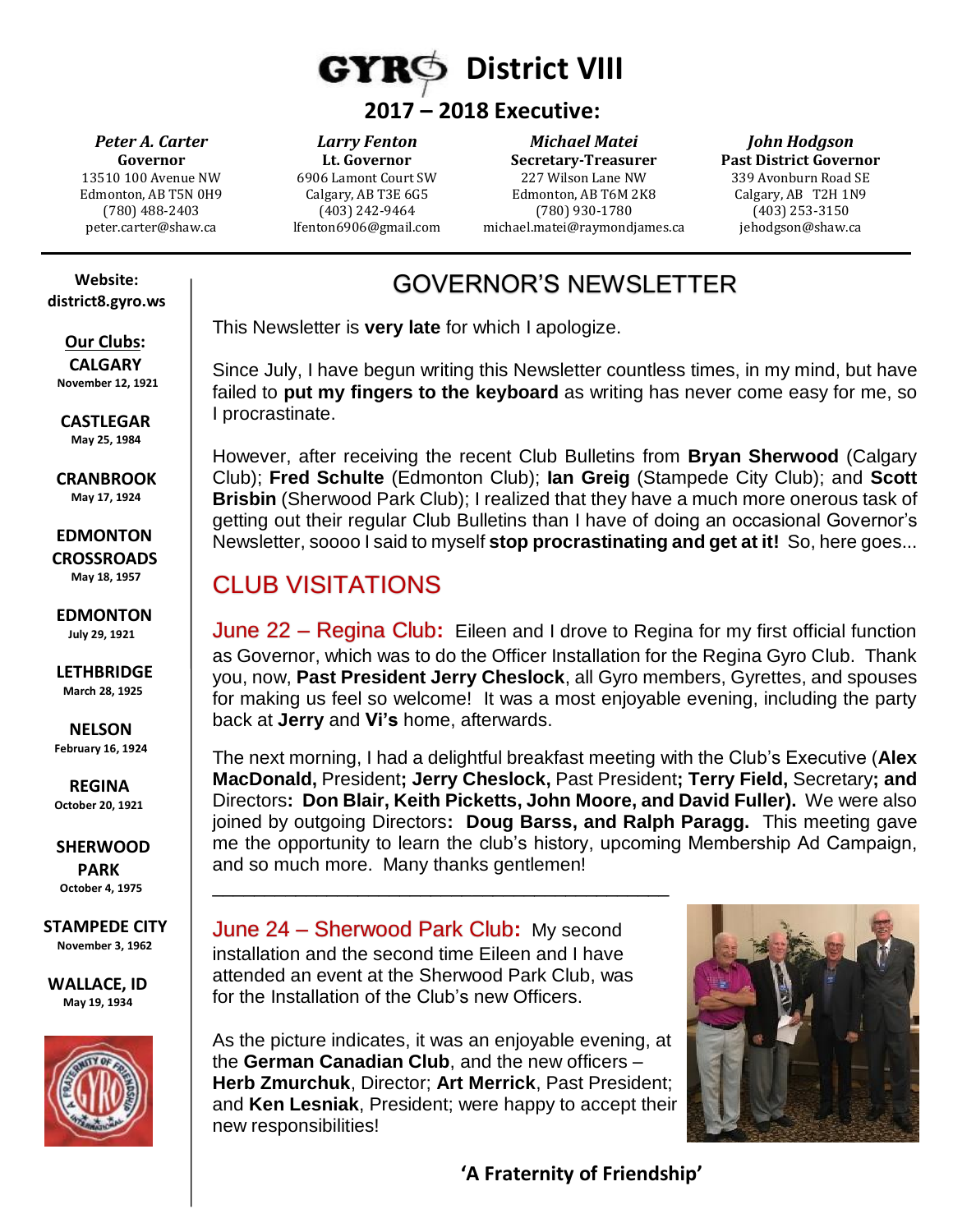

Also, that evening I had the distinct pleasure to present to **Keith Bradley**, Past District Governor (PDG) joined by his lovely wife **Jan**, his **40th Year Membership Award**.

Many thanks Keith for everything you have done, for Gyro, these past 40 years!

June 25 - Edmonton Crossroads Club: Eileen and I had the pleasure of attending the Edmonton Crossroads year end '**Wind Up BBQ and Bocce Ball Tournament'** which was graciously hosted by **President Bryan** and **Sharon McMullen**. My role, as Governor, was to drink wine, eat good food, and say very few words. It was an afternoon enjoyed by all.

The only downside of the afternoon, was my absolutely terrible performance, in Bocce Ball; so apologies, again, to my teammates **Brian** and **Cathe**. ) :





 *(Brian Dunnigan, me, Eileen, and Cathe Little) (Everyone enjoying Gyro friendship and fellowship)*

After our delightful afternoon, Eileen and I then drove to Airdrie, so we would be in good position for our drive to Nelson, BC, the next day.

**June 26 – Nelson Club:** The dinner meeting was focused on the importance of Membership, starting with the Installation of **New Member Joe Duncan,** seen with his lovely wife **Karen**. We then enjoyed a wonderful buffet meal, catered by the **Hume Hotel**. President **Joe Vingo** then had me speak about the importance of the Club's strong membership, which gave me the opportunity to remind everyone of the contributions of its club's members, over it's 92 year history.



For the finale, I had the distinct honour to acknowledge and congratulate the club's six (6) **50+ year members,** seen here along with their wives – **Norma Vingo** was George's date ☺.













 Pat & Barb Renwick Jim & Emiko Sawada George Coletti & Norma Jim & Doreen Todd Gerry & Fran Townsend George & Wilma Turner  **– 54 Years – – 57 Years – – 59 Years – – 59 Years – – 59 Years – – 59 Years –**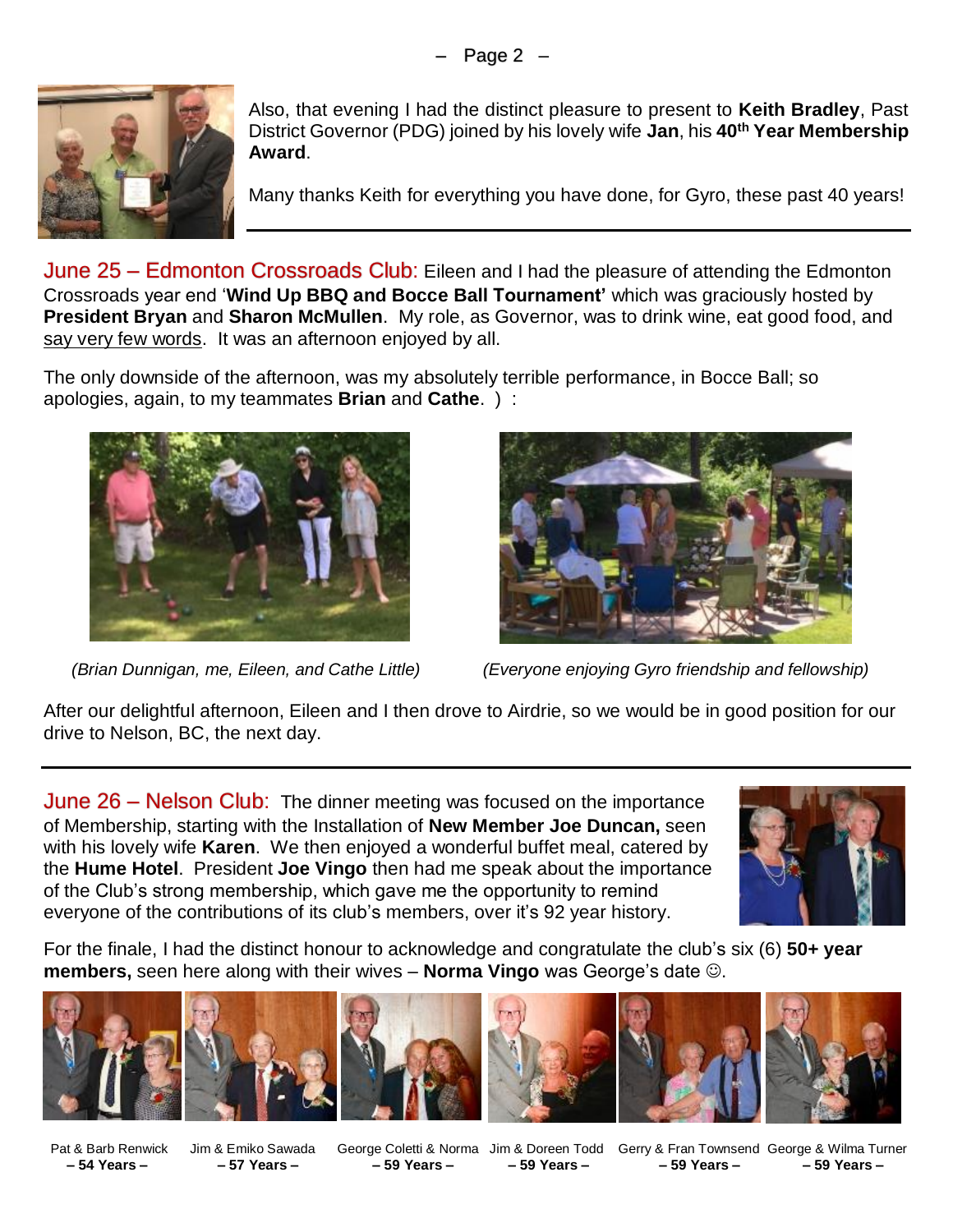September 22 – Calgary Club: Lt. Governor **Larry Fenton** kindly did the Installation of the Calgary Club Officers, as I was in Portugal. Seen here is **Larry** installing **Bruce Martin,** as President.

Congratulations to the new executive: **Bruce Martin**, President; **Gary Cobb**, Vice President; **Dave Jenner**, Past President; **Bryan Sherwood**, Secretary & Bulleting Editor; **John Hodgson**, Treasurer and Directors: **Bill Watson, Jay Likely, Ken Prather, Ken Friesen, Ken Baker,** and **Les Hamilton**.

– Page 3 –

At 2017 International Convention, in Vancouver, the Calgary Club was awarded the "**Best New Website**". So, that evening, **Ken Baker,** PDG, made a point of recognizing **Thor Jepsen's** significant contributions to the creation of the club's website, that they **both** put together. Congratulations Ken and Thor!

September 30 – Stampede City Club: This event was for the Club's **Founders and Installation Night,** ably emceed by **Alan Pentney,** PDG. The Founders Address was given by **Ian Greig,** Past International President (PIP) and PDG.

The Installation of new Club Officers was performed, by **John Hodgson,** Immediate Past Governor (IPDG). Seen here is **John** installing **Jim Barrette**, as President.

Congratulations to the new executive: **Jim Barrette**, President; **Ken Williamson**, Vice President; **Dale Green**, Past President; **Garry Pattison**, Secretary/Treasurer; **Ian Greig**, Bulletin Editor; and Directors: **Keith Arid; Al Clark and Brad Hinds**.

There were, also, some special presentations made that night, worthy of mention:

First, **Bob Howell** was presented his **50th Year Membership Pin**, seen here with his wife **Patti**.

Next, **John** installed **Thad Prevette and the state of the club.** A as the newest member of the club.

Then, **Club Certificates of Appreciation** were presented, by outgoing President **Dale Green,** to: **Nigel Way, Bob Rowan, Ian Greig** and **Ted Gaffney** for their longtime support and participation in club activities.

Worthy of note is that these four (4) Gyros collectively have **199 years of membership** in the **Stampede City** Club! **Congratulations gentlemen**!

## DISTRICT CURLARAMA - BANFF

This week the **Calgary Club** is hosting the **2017 District Curlarama**, in Banff. The dates are November 3 – 5. Although I will not be curling, because of my hip, I will certainly be there cheering everyone on!

If anyone has a last minute interest in participating, please contact either **John Hodgson** – at 403-253- 3150 or jehodgson@shaw.ca - or **Larry Fenton** – at 403-242-9464 or lfenton6906@gmail.com.